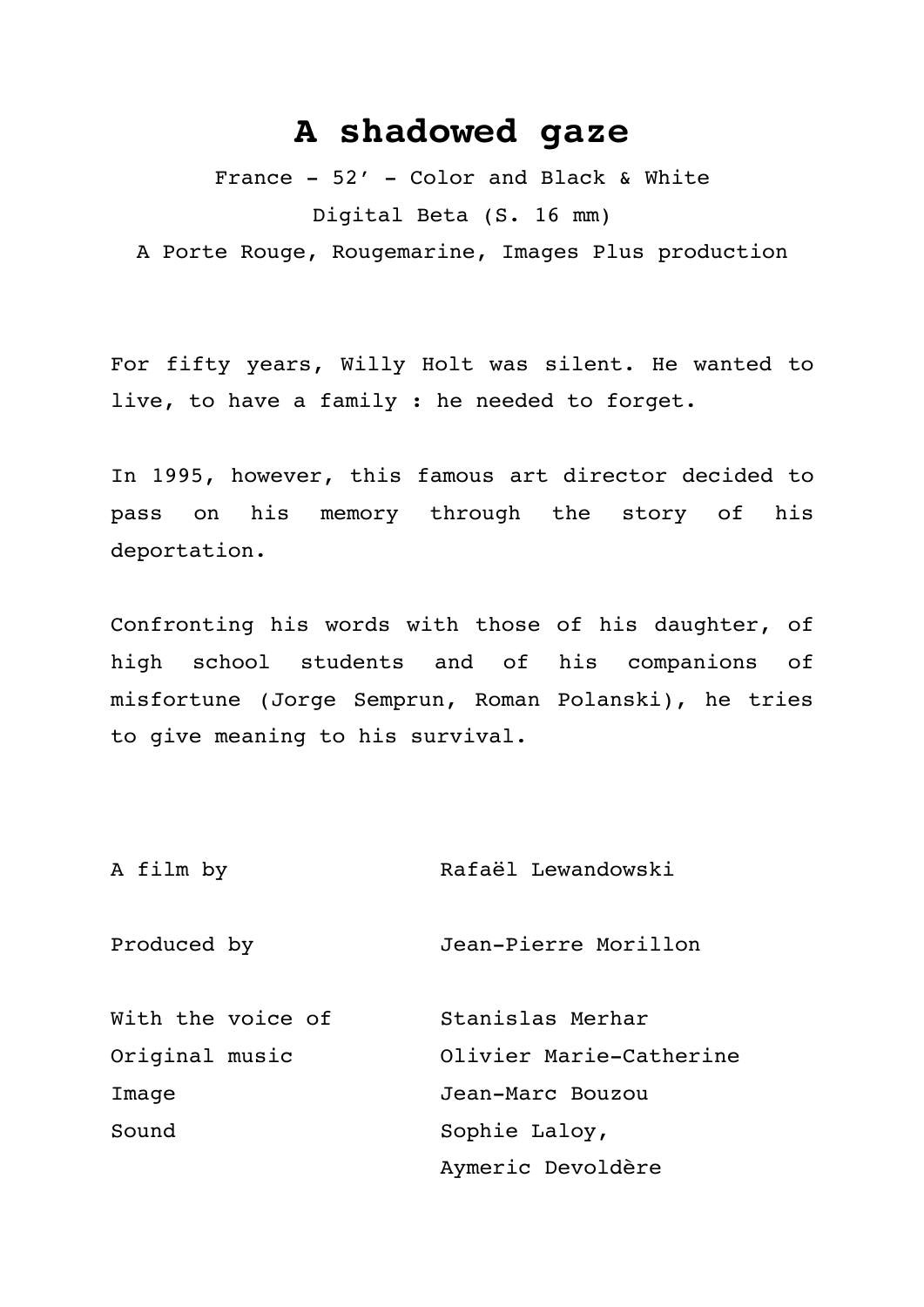| Assistant director | Lucas Weisbuch,   |
|--------------------|-------------------|
|                    | Agata Królikowska |
| Editing            | Bruno Esquirol    |
| Sound editing      | Philippe Amouroux |
| Mixing             | Cyril Holtz       |
| Post-production    | Guillaume Parent, |
|                    | Sonia Ider.       |

With the participation of the FEMIS, the SCAM, the CNC, the PROCIREP, and the SACEM.

Inspired by Willy Holt's Femmes en deuil sur un camion (NIL Editions 1995).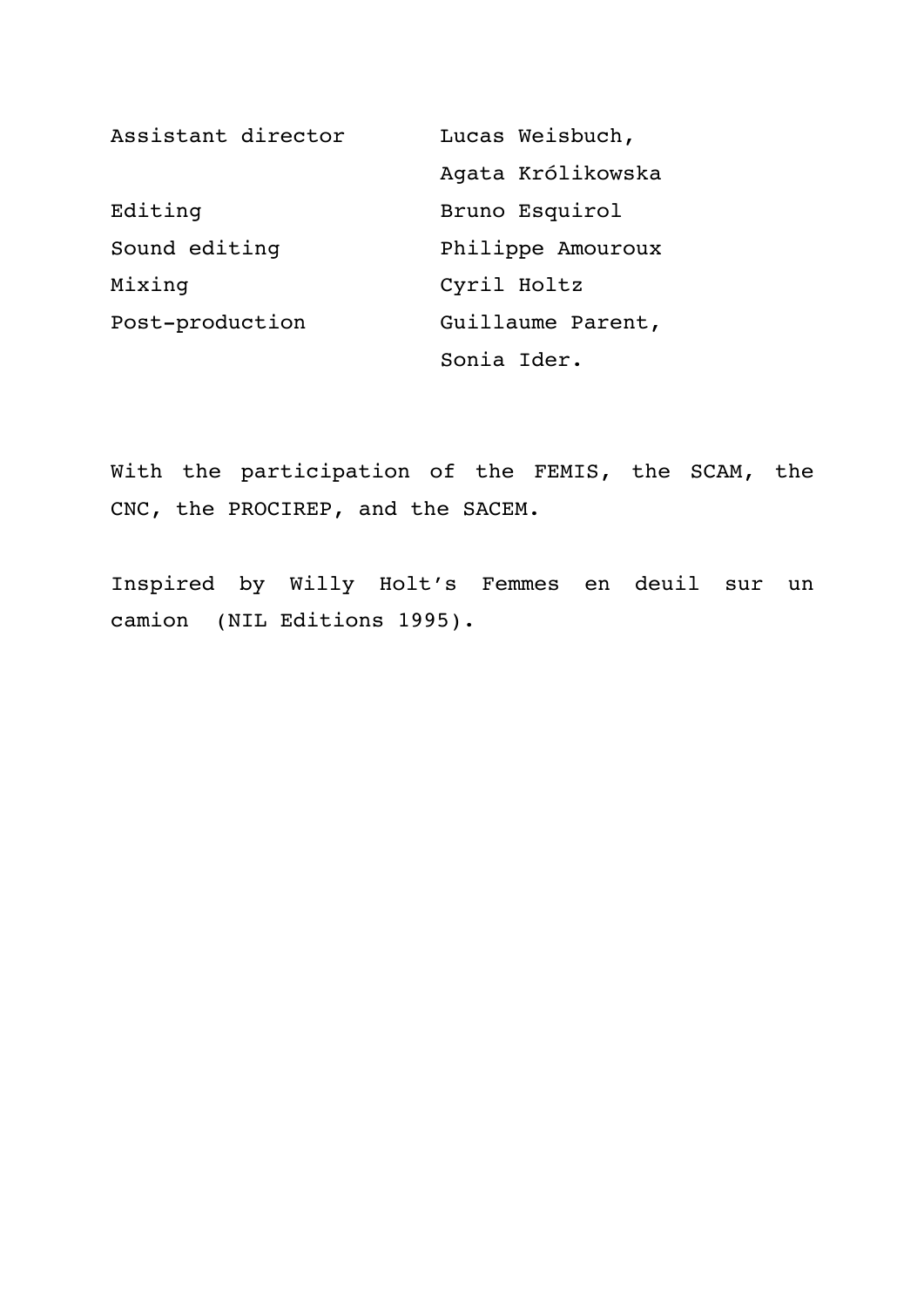It was four years ago. I knew Willy Holt for I had the chance to run into him more than once on a professional level. The various films and the directors with which his career was associated gave him an exceptional aura in my eyes. However, I knew nothing of his life. Through a restrained use of speech and a permanent sense of humour, he carefully protected in himself an important part of this secret.

I was preparing the shoot for my documentary film, Cela [tséla] and had just begun, for an American foundation, a series of interviews of survivors of the Holocaust. The memory of the Second World War was therefore at the heart of my work.

A few weeks before the commemorative ceremonies for the 50th anniversary of the liberation of the camps, a producer friend of mine, Jean-Pierre Morillon, gave me a manuscript called " Surviving. An autobiographical story. " Two hundred pages that I read without stopping, discovering with emotion a story long contained, then suddenly released with a sort of painful necessity. The story of Willy Holt's deportation.

From the contrast between the public personality of this man and the secret of his memory was born the initial idea for this film : to retrace, through the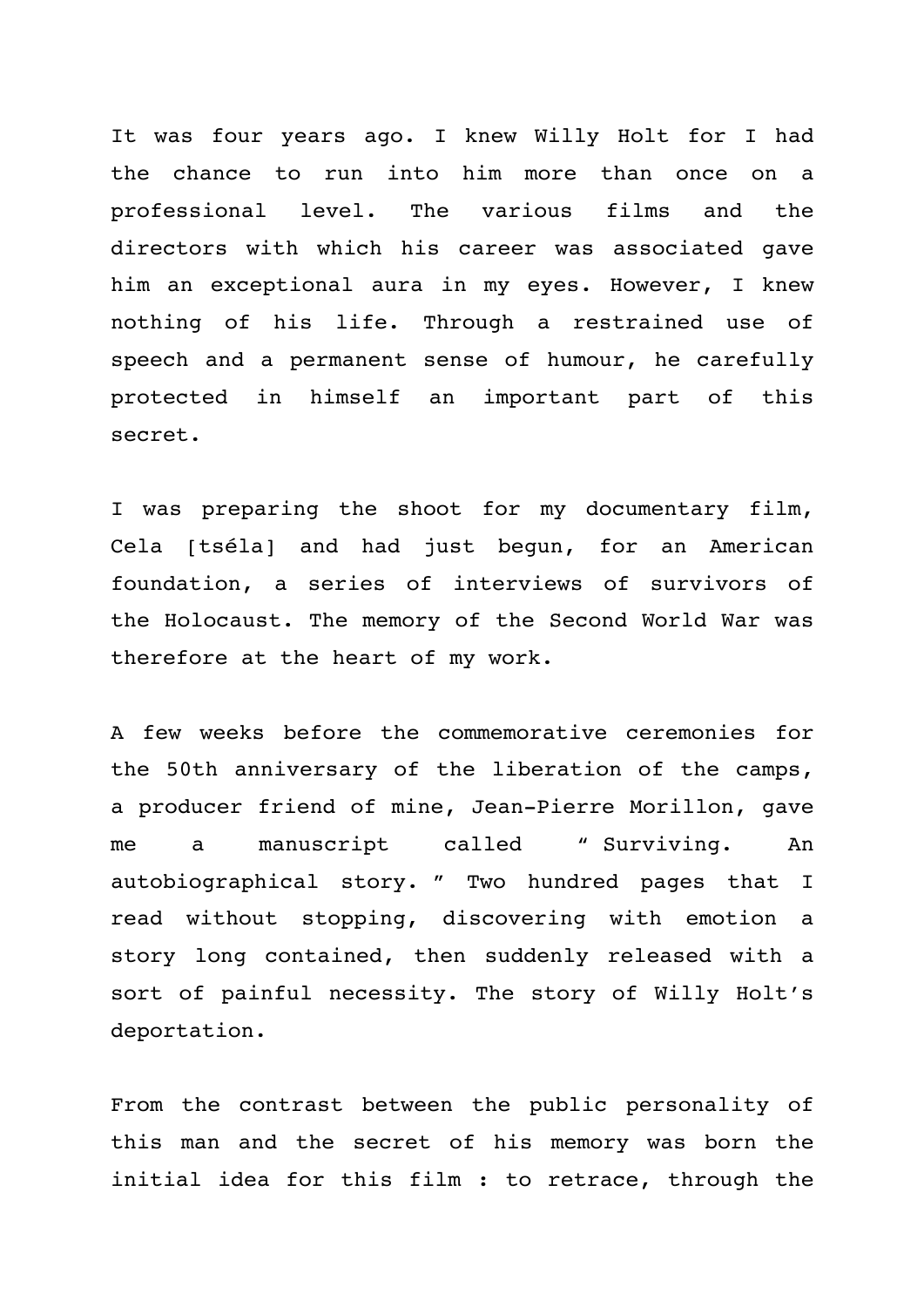portrait of this singular survivor, the long path from silence to speech.

A Shadowed Gaze is not the story of deportation, but of that of survival after deportation.

Today, hundreds of testimonies and publications on the concentration camps exist. And we forget how much the difficult return to "normal life" for the deportees was accompanied by a long phase of silence and of taboos. And how much these unspoken things provoked, in the descendants, difficulties and sometimes even "trauma by proxy". Nathalie, Willy Holt's daughter, is an emblematic example. Her own view of her relationship with her father's story brings to light the extreme complexity of the process of transmission. But also the shadows which continue to haunt her father's silence...

As a reflection on the resurgence of memory and the reasons for testimony, the film equally questions the sense, the impact, and the consequences of speech. Is speaking a true release for the survivor? The messages of hope that speech carries, are they not the ultimate escape from the inexpressible?

To the innumerable questions the Holocaust raises in us, Willy Holt seems to reply with one image: that, inevitably silent, of his solitude face to face with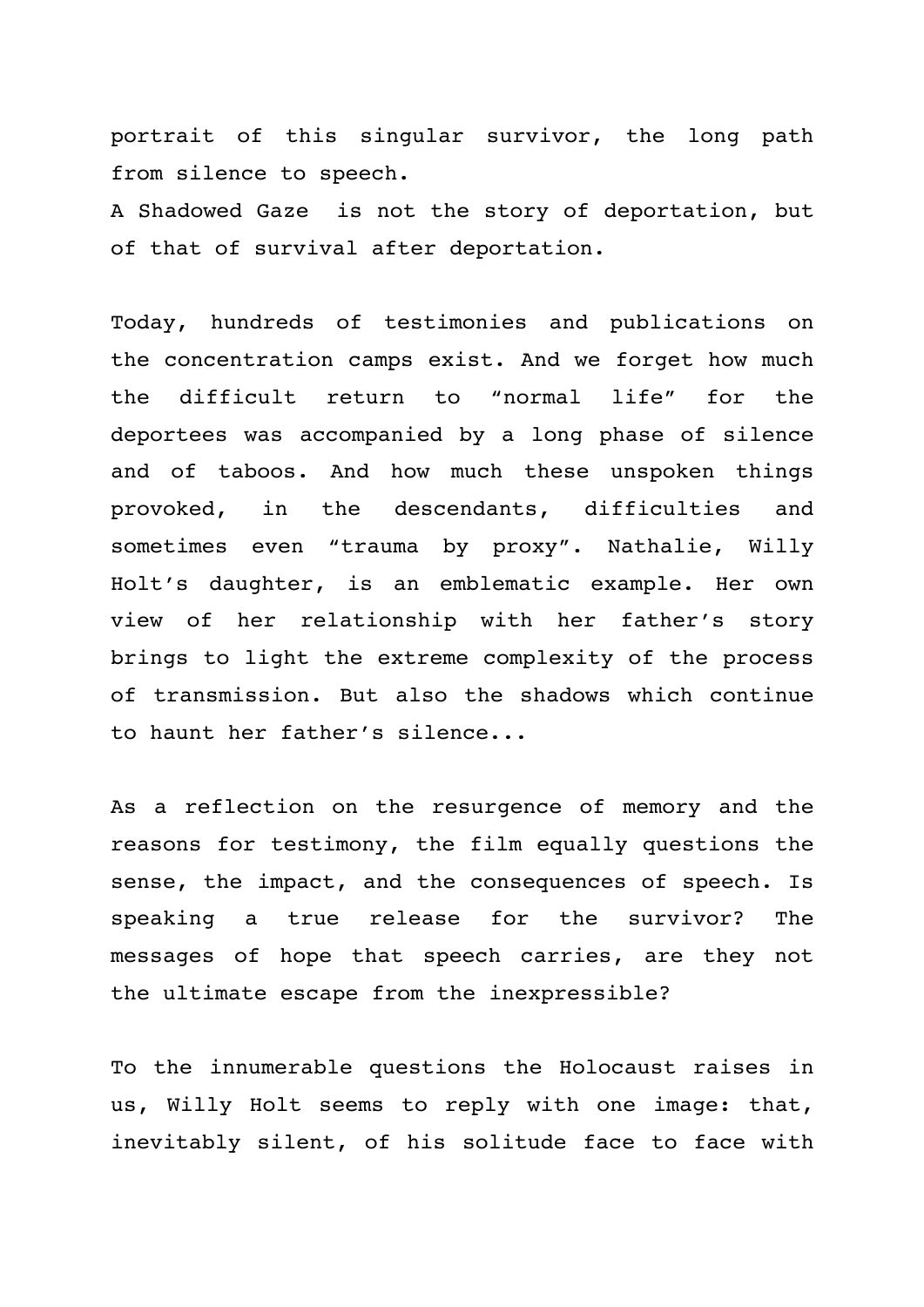the desert-like immensity of what is left of Birkenau.

Rafael Lewandowski.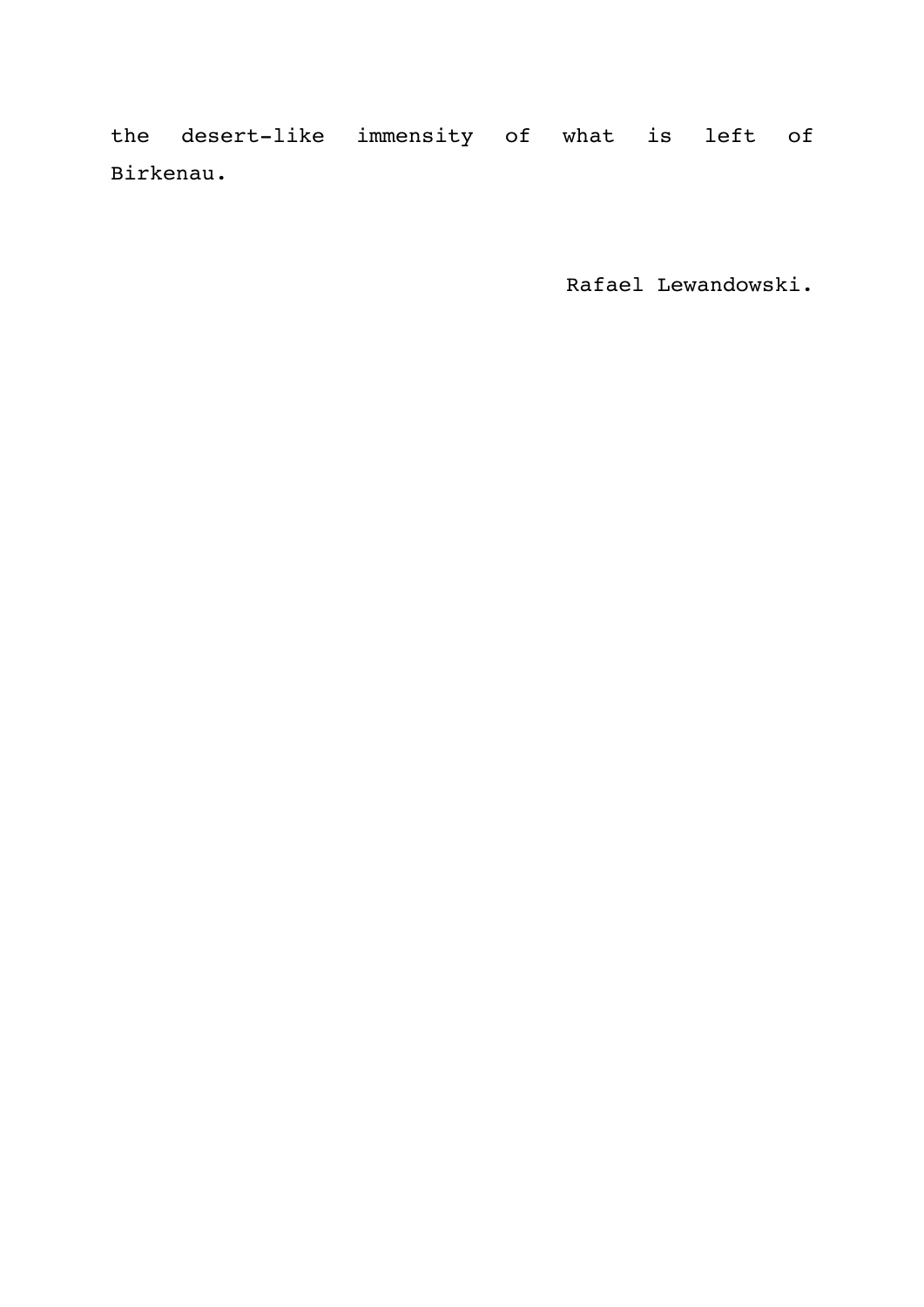First screening of **A shadowed gaze** has been take place on the 18th of February 1999 at "Auditorium du Forum des Halles de la Vidéothèque de Paris".

**A shadowed gaze** has been selected by numerous festivals throughout the world: **"Festival du Film Scientifique"** (Oullins, France, March 99) **"Résistances"** (Tarascon-sur-Arièges, France, July 99) **"Etats Généraux du Documentaire"** (Lussas, France, August 99) **"14 Festival du Film Francophone de Namur"** (Belgium, October 99) **"International Documentary Film Festival of Kalamata"** (Greece, October 99) **"New Documentaries"** (MOMA, New York, USA, November 99) **"Amiens International Film Festival"** (France, November 99) **"Mumbaï International Film Festival 2000"** (India, February 2000) **"6th Bradford Film Festival"** (G.B., March 2000) **"4ème Festival International du Film sur la Résistance"**  (Nice, December 2001) **"A Celebration of Jewish Film in Jerusalem"** (Israël, December 2001) **"I Warsaw Jewish Films Festival"** (Poland, November

2003)